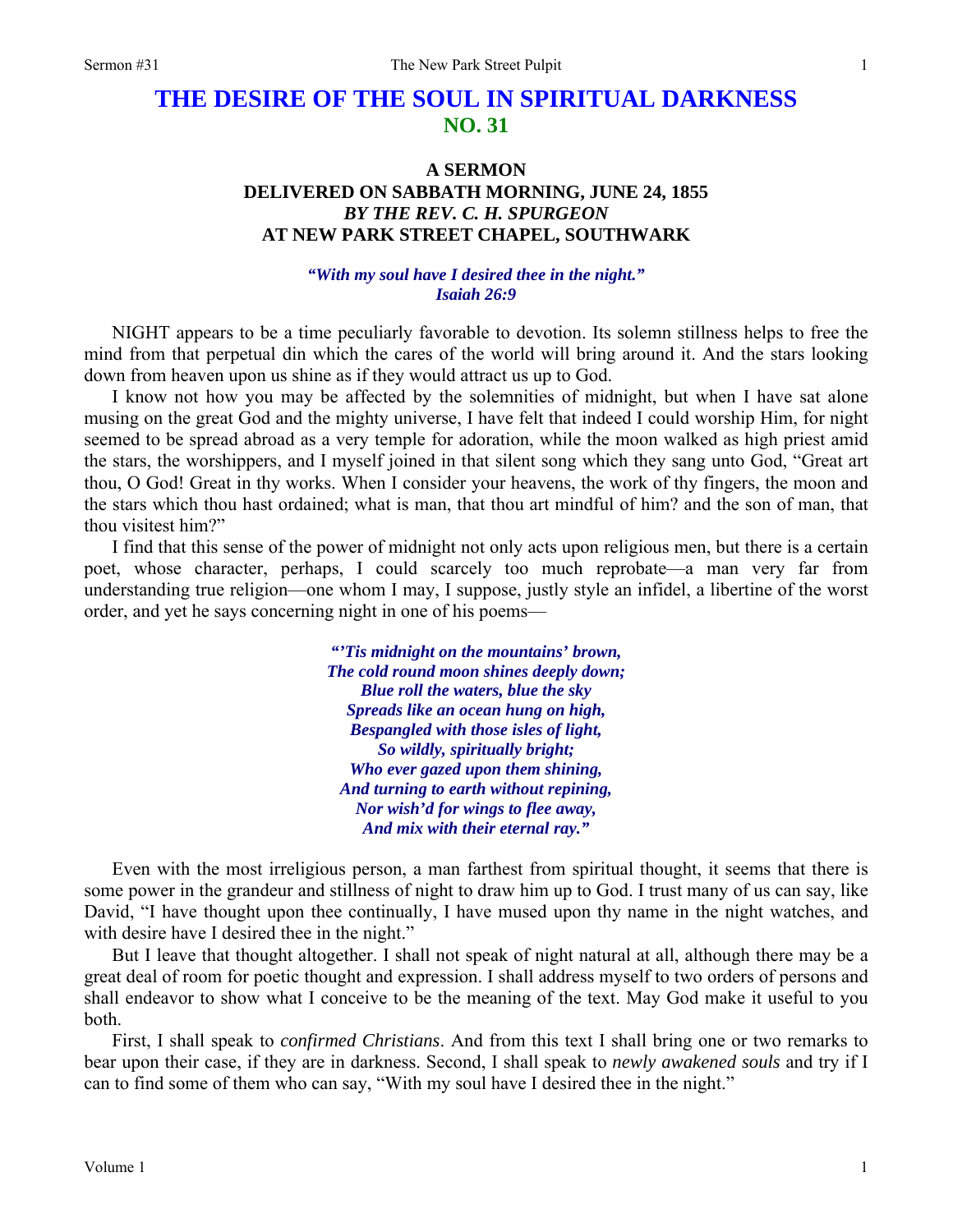**I.** I am about to address this text to the more confirmed believer, and the first fact I shall educe from it—the truth of which I am sure he will very readily admit, is that THE CHRISTIAN HAS NOT ALWAYS A BRIGHT SHINING SUN, *that he has seasons of darkness and of night*.

True, it is written in God's Word, "Her ways are ways of pleasantness and all her paths are peace." And it is a great truth that religion—the true religion of the living God—is calculated to give a man happiness below as well as bliss above.

But notwithstanding, experience tells us that if the course of the just be "as the shining light, that shineth more and more unto the perfect day," yet sometimes *that* light is eclipsed. At certain periods clouds and darkness cover the sun, and he beholds no clear shining of the daylight, but walks in darkness and sees no light.

Now there are many who have rejoiced in the presence of God for a season. They have basked in the sunshine God has been pleased to give them in the earlier stages of their Christian career. They have walked along the "green pastures," by the side of the "still waters," and suddenly—in a month or two they find that glorious sky is clouded.

Instead of "green pastures," they have to tread the sandy desert. In the place of "still waters," they find streams brackish to their taste and bitter to their spirits, and they say, "Surely, if I were a child of God, this would not happen." Oh! say not so, you who are walking in darkness. The best of God's saints have their nights. The dearest of His children have to walk through a weary wilderness. There is not a Christian who has enjoyed perpetual happiness. There is no believer who can always sing a song of joy. It is not every lark that can always carol. It is not every star that can always be seen. And not every Christian is always happy.

Perhaps the King of saints gave you a season of great joy at first, because you were a raw recruit and He would not put you into the roughest part of the battle when you had first enlisted. You were a tender plant and He nursed you in the hothouse till you could stand severe weather. You were a young child and therefore He wrapped you in furs and clothed you in the softest mantle. But now you have become strong and the case is different. Italian holidays do not suit Roman soldiers and they would not agree with Christians.

We need clouds and darkness to exercise our faith, to cut off self-dependence, and make us put more faith in Christ, and less in evidence, less in experience, less in frames and feelings. The best of God's children—I repeat it again for the comfort of those who are suffering depression of spirits—have their nights.

Sometimes it is a night over the whole church at once. And I fear we have very much of that night now. There are times when Zion is under a cloud, when the whole fine gold becomes dim, and the glory of Zion is departed. There are seasons when we do not hear the clear preaching of the Word. When the doctrines are withheld. When the glory of the Lord God of Jacob is dim. When His name is not exalted. When the traditions of men are taught, instead of the inspirations of the Holy Ghost. And such a season is that when the whole church is dark.

Of course each Christian participates in it. He goes about and weeps and cries, "O God, how long shall poor Zion be depressed? How long shall her shepherds be 'dumb dogs that cannot bark?' Shall her watchmen be always blind? Shall the silver trumpet sound no more? Shall not the voice of the Gospel be heard in her streets?"

Oh! there are seasons of darkness for the entire church! God grant we may not have to pass through another! but that starting from this period, the sun may rise ne'er to set, till, like a sea of glory, the light of brilliance shall spread from pole to pole!

At other times, this darkness over the soul of the Christian rises from *temporal distresses*. He may have had a misfortune, as it is called—something has gone wrong in his business or an enemy has done something against him, death has struck down a favorite child—bereavement has snatched away the darling of his bosom. The crops are blighted. The winds refuse to bear his ships homeward. A vessel strikes upon a rock, another founders. All goes ill with him, and like a gentleman who called to see me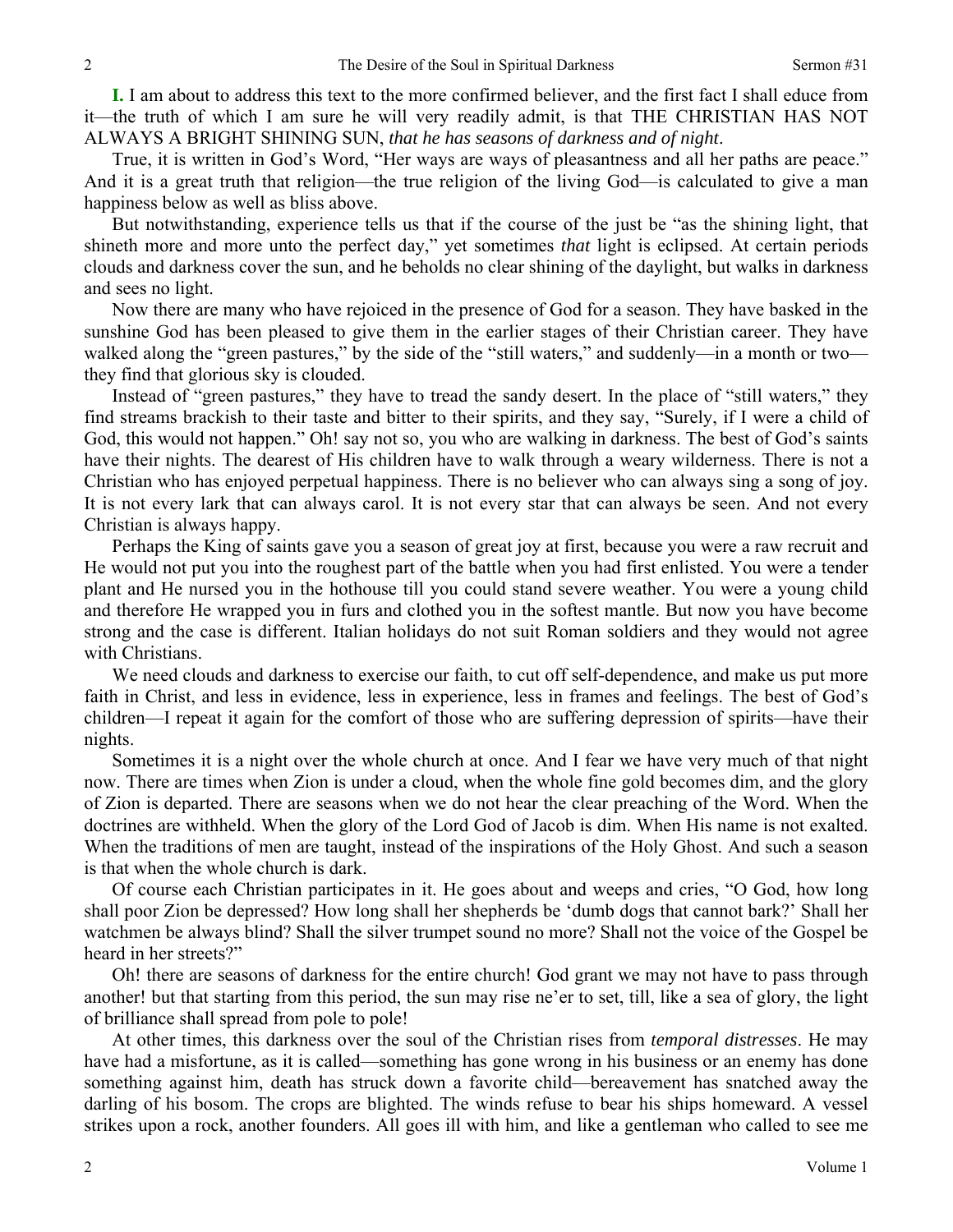3

this week, he may be able to say, "Sir, I prospered far more when I was a worldly man than I have done since I have become a Christian, for since then, everything has appeared to go wrong with me. I thought," he said, "that religion had the promise of this life as well as of that which is to come."

I told him, Yes, it had, and so it should be in the end. But he must remember there was one great legacy which Christ left His people. And I was glad he had come in for a share of it, "In the world ye shall have tribulation; in me ye shall have peace."

Yes! you may be troubled about this, you may be saying, "Look at so-and-so. See how he spreads himself like a green bay tree. He is an extortioner and wicked man, yet everything he does prospers." You may even observe his death and say, there are no bands in his death. "They are not in trouble as other men, neither are they plagued like other men."

Ah! beloved! You are come into the sanctuary of God this morning and now shall you understand their end. God has set them in slippery places, but He casts them down to destruction. Better to have a Christian's days of sorrow than a worldling's days of mirth. Better to have a Christian's sorrows than a worldling's joys.

Ah! happier to be chained in a dungeon with a Paul than reign in the palace with an Ahab. Better to be a child of God in poverty than a child of Satan in riches. Cheer up, then, you downcast spirit, if this be your trial. Remember that many saints have passed through the same. And the best and most eminent believers have had their nights.

"But oh!" says another, "you have not described my night, sir. I have not much amiss in business. And I would not care if I had—but I have a night in my spirit." "O sir," says one, "I have not a single evidence of my Christianity now. I was a child of God, I know, but something tells me that I am none of His now. There was a season when I flattered myself that I knew something about godliness and God, but now I doubt whether I have any part or lot in the matter. Satan suggests that I must dwell in endless flames. I see no hope for me. I am afraid I am an hypocrite. I think I have imposed on the church and upon myself also. I fear I am none of His.

"When I turn over God's Scriptures, there is no promise. When I look within, corruption is black before me. Then while others are commending me, I am accusing myself of all manner of sin and corruption. I could not have thought that I was half so bad. I am afraid there cannot have been a work of grace in my heart or else I should not have so many corrupt imaginations, filthy desires, hard thoughts of God, so much pride, so much selfishness, and self-will. I am afraid I am none of His."

Now, that is the very reason why you are one of His, that you are able to say that, for God's people pass through the night. They have their nights of sorrow. I love to hear a man talk like that. I would not have him do so always. He ought at times to enter into "the liberty wherewith Christ hath made him free." But I know that frequently bondage will get hold of the spirit.

But you say, "Surely no one ever suffers like that." I confess I do myself constantly, and very often there are times when I could not prove my election in Jesus Christ, nor my adoption, though I rejoice that for the most part I can cry,

### *"A debtor to mercy alone, Of covenant mercy I sing."*

Yet at other seasons I am sure the meanest lamb in Jesu's fold. I reckon ten thousand times more in advance than myself and if I might but sit down on the meanest bench in the kingdom of heaven, and did but know I was in, I would barter everything I had, and I do not believe there ever existed a Christian yet who did not now and then doubt his interest in Jesus.

I think, when a man says, "I never doubt," it is quite time for us to doubt him*.* It is quite time for us to begin to say, "Ah! poor soul, I am afraid you are not on the road at all, for if you were, you would see so many things in yourself and so much glory in Christ more than you deserve, that you would be so much ashamed of yourself, as even to say, 'It is too good to be true.'"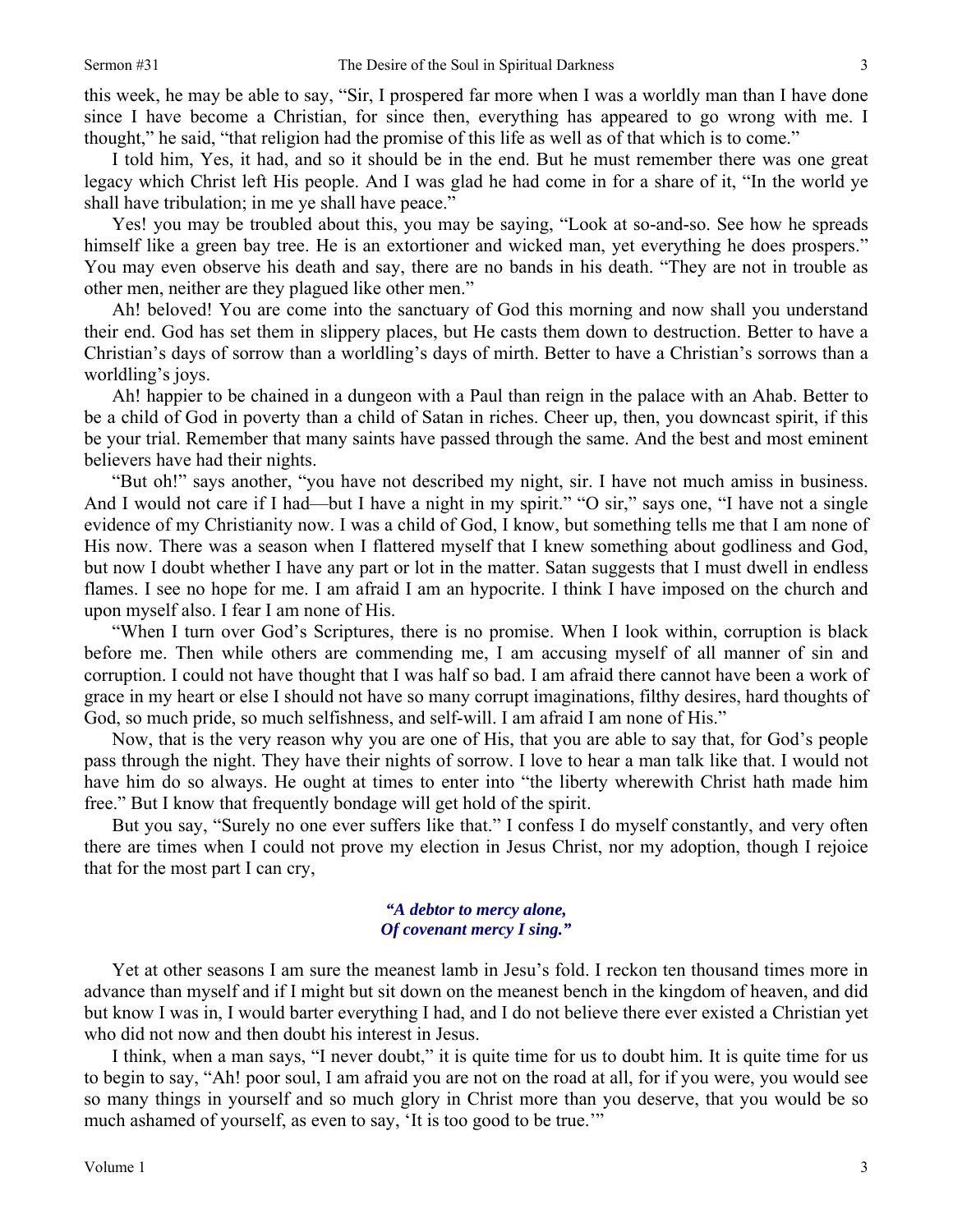**2.** The first part then is fully established by experience that Christian men very frequently have their nights. But the second thing here is that *a Christian man's religion will keep its color in the night.* "With my soul have I desired thee in the night."

What a mighty deal of silver-slipper religion we have in this world. Men will follow Christ when everyone cries "Hosanna! Hosanna!" The multitude will crowd around the man then, and they will take Him by force and make Him a King when the sun shines, when the soft wind blows. They are like the plants upon the rock, which sprang up and for a little while were green, but when the sun had risen with fervent heat, straightway withered away.

Demas and Mr. Hold-the-world and a great many others are very pious people in easy times. They will always go with Christ by daylight and will keep in company so long as fashion gives religion the doubtful benefit of its patronage. But they will not go with Him in the night. There are some goods whose color you can only see by daylight—and there are many professors the color of whom you can only see by daylight. If they were in the night of trouble and persecution, you would find that there was very little in them. They are good by daylight, but they are bad by night.

But beloved, do you not know that the best test of a Christian is the night? The nightingale, if she would sing by day when every goose is cackling, would be reckoned no better a musician than the wren. A Christian, if he only remained steadfast by daylight, when every coward is bold, what would he be? There would be no beauty in his courage, no glory in his bravery.

But it is because he can sing at night—sing in trouble—sing when he is driven well-nigh to despair. It is this which proves his sincerity. It has its glory in the night. The stars are not visible by daylight, but they become apparent when the sun is set. There is full many a Christian whose piety did not burn much when he was in prosperity, but it will be known in adversity.

I have marked it in some of my brethren now present, when they were in deep trial not long ago. I had not heard them discourse much about Christ before, but when God's hand had robbed them of their comfort, I remember that I could discern their religion infinitely better than I could before. Nothing can bring our religion out better than that. Grind the diamond a little and you shall see it glisten. Do but put a trouble on the Christian and his endurance of it will prove him to be of the true seed of Israel.

**3.** A third remark from this to the confirmed Christian is, *all that the Christian wants in the night is his God*. "With *desire* have I desired thee in the night." By day there are many things that a Christian will desire besides his Lord, but in the night he wants nothing but his God. I cannot understand how it is unless it is to be accounted for by the corruption of our spirit, that when everything goes well with us we are setting our affection first on this object, and then on another, and then on another. And that desire which is as insatiable as death and as deep as hell never rests satisfied. We are always wanting something, always desiring a yet beyond. But if you place a Christian in trouble, you will find that he does not want gold then—that he does not want carnal honor—then he wants his God.

I suppose he is like the sailor, when he sails along smoothly, he loves to have fair weather and wants this and that to amuse himself with on deck. But when the winds blow, all that he wants is the haven. He does not desire anything else. The biscuit may be moldy, but he does not care. The water may be brackish, but he does not care. He does not think of it in the storm. He only thinks about the haven then.

It is just so with the Christian. When he is going along smoothly, he wants this and that comfort. He is aspiring after this position, or is wanting to obtain this and that elevation. But let him once doubt his interest in Christ—let him once get into some soul-distress and trouble, so that it is very dark—and all he will feel then is, "With desire have I desired thee in the night."

When the child is put upstairs to bed, it may lie while the light is there and look at the trees that shake against the window and admire the stars that are coming out. But when it gets dark and the child is still awake, it cries for its parent. It cannot be amused by anything else. So in daylight will the Christian look at anything. He will cast his eyes round on this pleasure and on that! But when the darkness gathers, it is, "My God! my God! why hast thou forsaken me?" "O why art thou so far from me and from the word of my roaring?" Then it is,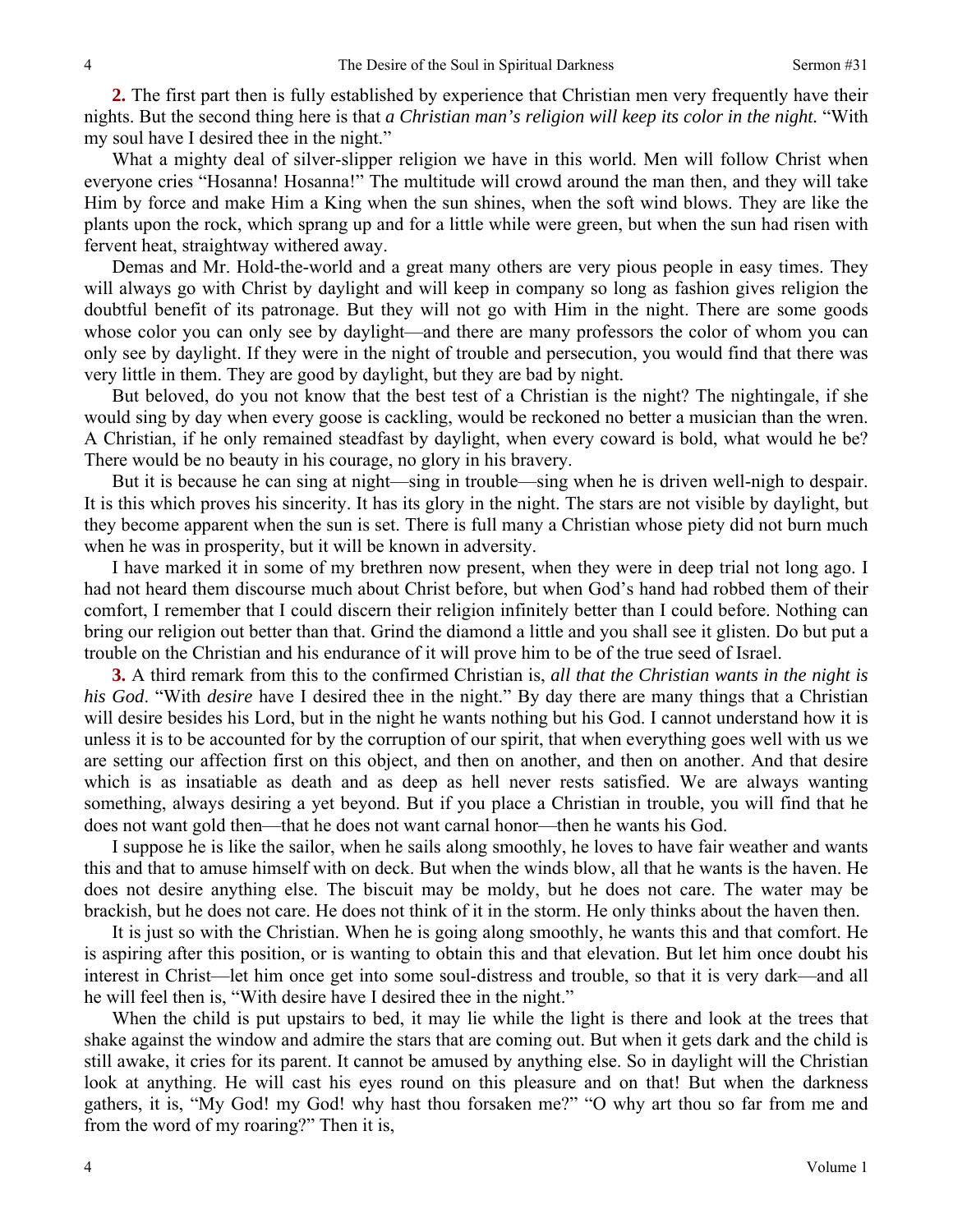### 5

### *"Give me Christ or else I die; These can never satisfy."*

**4.** But now one more remark before I leave my address to confirmed saints. *There are times when all the saints can do is to desire*. We have a vast number of evidences of piety—some are practical, some are experiential, some are doctrinal. And the more evidences a man has of his piety, the better, of course. We like a number of signatures to make a deed more valid, if possible. We like to invest property in a great number of trustees, in order that it may be all the safer, and so we love to have many evidences. Many witnesses will carry our case at the bar better than a few and so it is well to have many witnesses to testify to our piety.

But there are seasons when a Christian cannot get any. He can get scarcely one witness to come and attest his godliness. He asks for good works to come and speak for him. But there will be such a cloud of darkness about him that his good works will appear so black that he will not dare to think of their evidences.

He will say, "True, I hope this is the right fruit. I hope I have served God, but I dare not plead these works as evidences." He will have lost assurance and with it his enjoyment of communion with God. "I have had that fellowship with Him," perhaps he will say, and he will summon that communion to come and be an evidence. But he has forgotten it and it does not come, and Satan whispers it is a fancy, and the poor evidence of communion has its mouth gagged so that it cannot speak.

But there is one witness that very seldom is gagged and one that I trust the people of God can always apply, even in the night. And that is, "I have *desired* thee—I have desired thee in the night." "Yes, Lord, if I have not believed in You, I have *desired* You. And if I have not spent and been spent in Your service, yet one thing I know, and the devil cannot beat me out of it, I have *desired* You—that I do know—and I have desired thee in the night, too, when no one saw me, when troubles were round about me."

Now, my beloved, I hope there are many of you here this morning who are strong in faith. You do not, perhaps, want what I have said. But I will advise you to take this cordial and if you do not need to drink it now, put it up in a small vial and carry it about with you till you do. You do not know how long it may be before you are faint. And as Mr. Greatheart gave Christiana a bottle of wine to take with her, that she might drink when she was fatigued, so you take this and do not laugh at a poor despised believer, because he is not so strong as yourself. You may want this yourself someday.

I tell you there are times when a Christian will be ready to creep into a mouse hole if he might but get into heaven—when he would be glad to throw anything away to get into the smallest crevice to escape from his fears—when the meanest evidence seems more precious than gold—when the very least ray of sunlight is worth all the riches of Peru, and when a drop of comfort is more sweet than a whole heaven of it may have been at other seasons. You may be brought into the same condition, so take this passage with you and have it ready—have it ready to plead at the throne, "With desire have I desired thee in the night."

**II.** The second part of my sermon is to be occupied by speaking to NEWLY AWAKENED SOULS. And as I have made four remarks to confirmed Christians, I will now endeavor to answer three questions to those who are newly awakened.

The first question they would ask me is this. *How am I to know that my desires are proofs of a work of grace in my soul?* Some of you may say, "I think I can go so far as the text—I have desired God. I know I have desired to be saved. I have desired to have an interest in the blood of Jesus, but how am I to know that it is a desire sent of God and how can I tell whether it will end in conversion?" Hear me, then, while I offer one or two tests.

**1.** First, you may tell whether your desires are of God by their *constancy*. Many a man, when he hears a stirring sermon, has a very strong desire to be saved, but he goes home and forgets it. He is as a man who sees his face in a glass, goes away, and straightway forgets what manner of man he is. He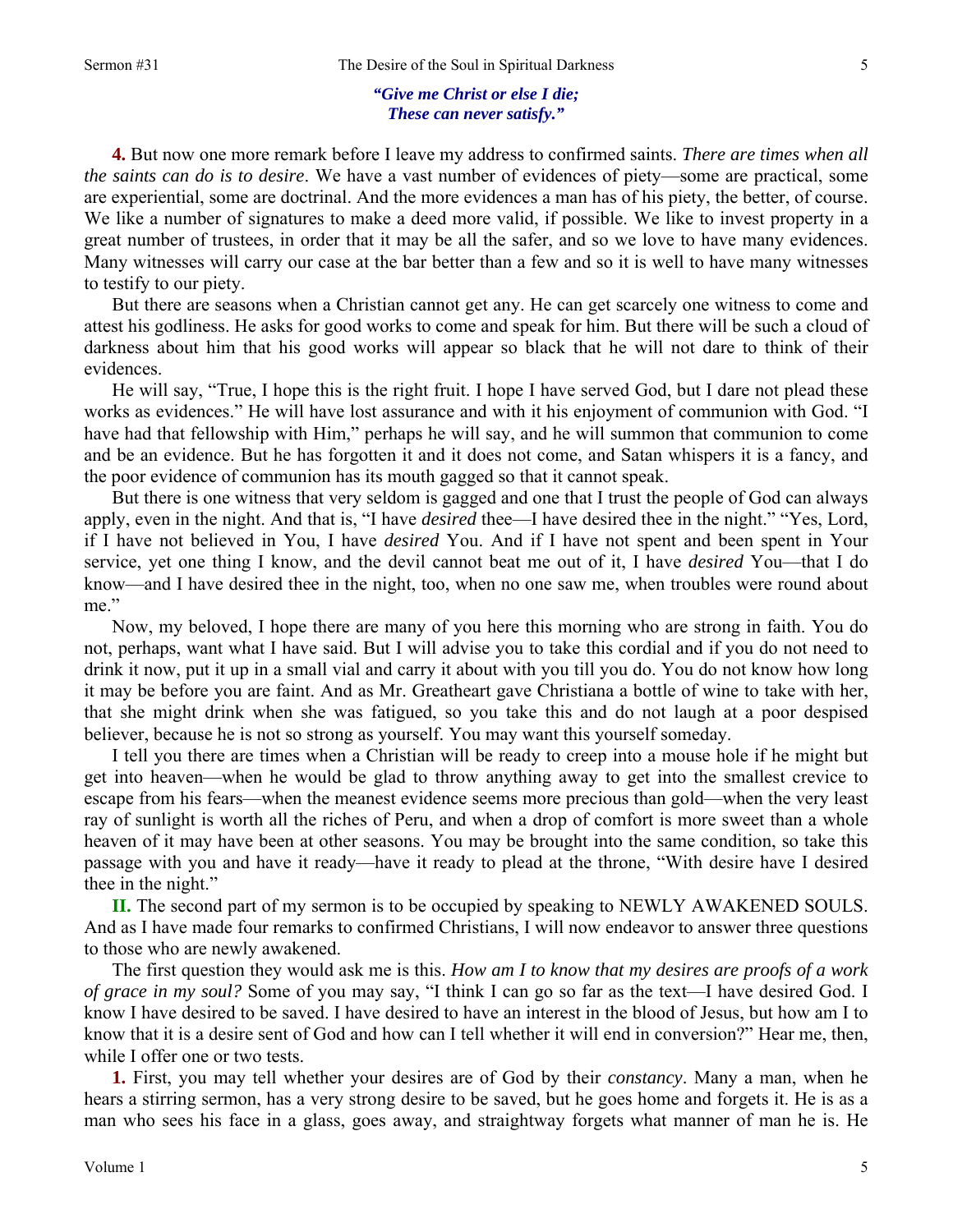returns again, once more the arrow sticks hard in the heart of the King's enemy. He goes home, only to extract the arrow, and his goodness is as the morning cloud and as the early dew, it passes away.

Has it been so with you? Have you had such a desire? Will tomorrow's business take it away? Are you wanting Christ today? and will you despise Him tomorrow? Then I am afraid your desires are not of God. They are merely the desires of a naturally awakened conscience, just the stirrings of mere nature, and they will go as far as nature can go and no farther.

But if your desires are constant ones, take comfort. How long have they lasted? Have you been desiring Christ this last month or these last three or four months? Have you been seeking Him in prayer for a long season? And do you find that you are anxious after Christ on the Monday as well as on the Sunday?

Do you desire Him in the shop, when the intervals of business allow you to do so? Do you seek Him in the night—in the solemn loneliness, when no minister's voice breaks on your ears, when no truth is smiting your conscience? Is it but the hectic flush of the consumption that has come upon your cheek? Which is not the mark of health. Or is it the real heat of a true desire, which marks a healthy soul?

Are you desiring God constantly? I admit there will be variations even to our more sincere desires, but a certain measure of constancy is essential to their real value as evidences of a divine work.

**2.** Again—you may discern whether they are right or wrong by their *efficacy*. Some persons desire heaven very earnestly, but they do not desire to leave off drunkenness. They desire to be saved, but they do not desire salvation enough to shut their shops up on Sunday morning, or to bridle their tongues, and leave off speaking ill of their neighbors. They desire salvation, but they do not desire it enough to come sometimes on the weekday to hear the Gospel.

You may tell the truthfulness of your desires by their efficacy. If your desires lead you into real "works meet for repentance," then they come from God. Wishes, you know, are nothing unless they are carried out. "Many, I say unto you, shall seek to enter in, but shall not be able" "Strive to enter in at the strait gate." Seeking will not do, there must be striving.

Our prophet here informs us, that while he desired God in the night, that desire was very efficacious. For, in the eighth verse, he declares, "In the way of thy judgments, O LORD, we have waited for thee." This desire made me wait for Your judgments. How many do I hear say I am waiting for God, it is all I do. There I lie at the pool of Bethesda, and one of these days an angel will come and stir the pool.

Stop! How do you know you are not deceiving yourself? There is a friend waiting for me to tea. I will step into the room. There is no kettle on the fire, there is not a bit for me to eat. "Sir, we have been waiting for you." But there is nothing ready in the house! I do not believe them. They could not have been waiting for me or else they would have been ready. And waiting for God always implies being ready.

Says a man, "I am waiting for God." But he is not ready for God at all. He still keeps on his drunkenness. The house is still unswept. He is as worldly as ever. He is waiting. Yes, but waiting implies being ready. And nobody is waiting that is not ready. You are not waiting for the coach until you have your coat and hat on, and are looking out the door for it. And you are not waiting for God until you are ready to go with God. No man ought to say, I am waiting for God. No, beloved, it is generally God who is waiting for us, rather than any of us waiting for Him. No sinner can be beforehand with Him.

But the prophet waited "in the way of God's judgments," that is, waited in the right place—waited in the house of God—waited under the sound of the Gospel. And then this desire led him to seek. "With my spirit within me will I seek thee." It led him to seek after God. Oh! the poor pitiful desires of some of you are very little good.

An old writer says, "Hell is paved with good intentions." I was not aware that there was any pavement at all—because it has no bottom, but at the same time I believe that the sides of the pit are hung round with good intentions. And men will feel themselves pricked and goaded from side to side with good designs that they once formed but never carried out—children that were strangled at birth desires that never were brought into living acts—desires that sprang up like the mushroom in the night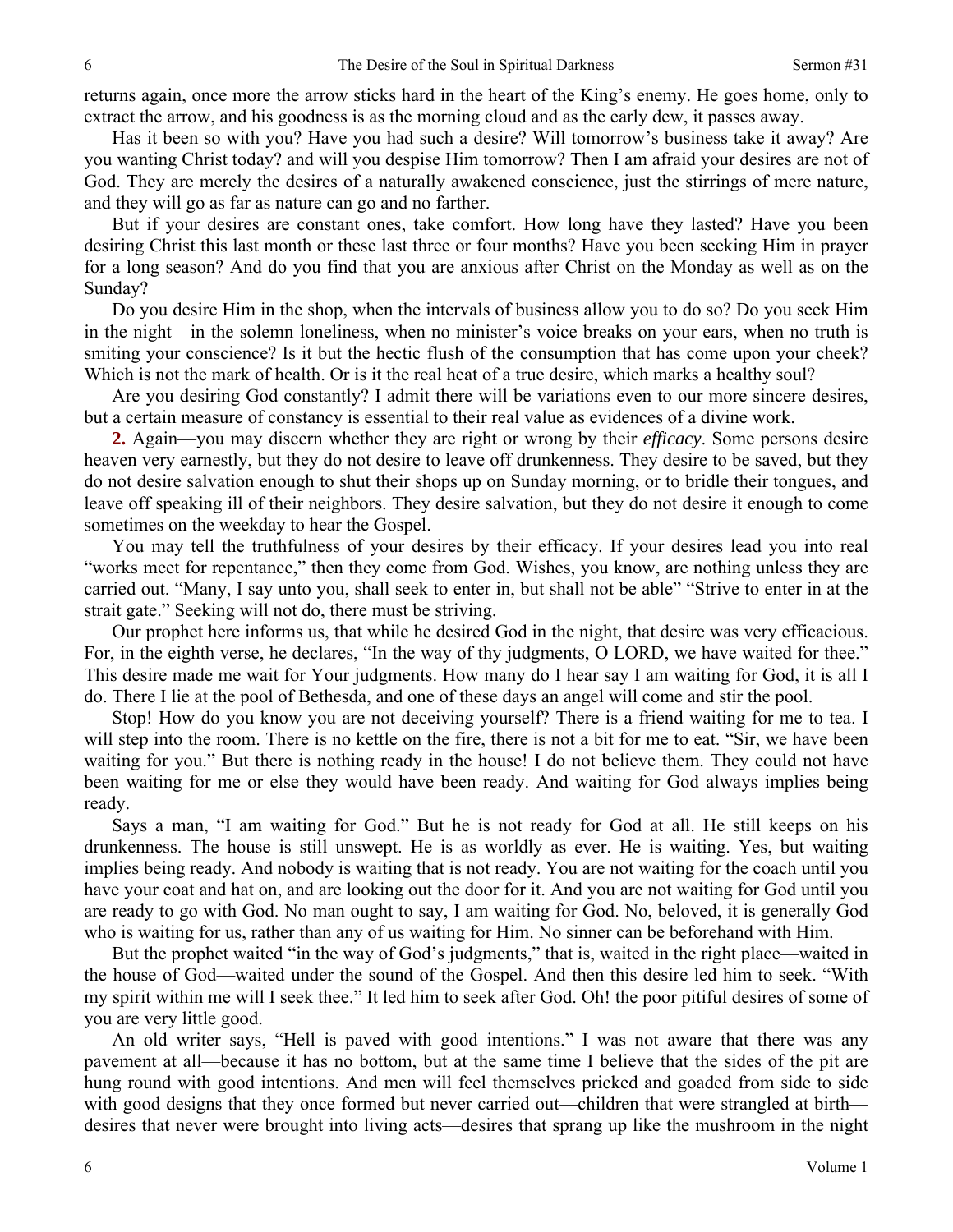and like the fungus were swept away—like smoke from the chimney that stopped as soon as the fire had gone out.

Oh! brethren, if these are your desires, they are not practical, they do not come of God. But if your desires have made you give up your drunkenness, have compelled you to renounce your theater-going, have constrained you to seek God with full purpose of heart—have brought you to give up one lust and another—take comfort, you are in the right road, if your desires are practical desires.

**3.** Again, you can tell these desires by their *urgency*. Ah! you want to be saved, some of you, but it must be this day next week. But when the Holy Ghost speaks, He says, "*Today* if ye will hear his voice, harden not your hearts." It must be now or never. "Today give me grace. Today give me mercy. Today give me pardon."

Some of you hope to be saved before you die, before the pit closes on you. You hope Jesus Christ will look down upon you in some years to come. You have not set down how many years, I suppose, but it is always in the distant hazy future. But the true desire is *now*. Does the poor man who stands upon the scaffold with a rope round his neck say, "Pardon me in a year's time?" No, he is afraid he shall the next minute be launched into eternity. He who feels his danger will cry, "Now!" He who wants Christ really, will cry, "Now!" He who is spiritually awakened will cry out, "Now or never!"

What! sinner, will it do to postpone salvation? Does your heart tell you it will do by and by? What! when the fire is just coming through the boards of your little chamber? What! When your ship has struck upon the rock and is filling? Yes, she is filling, while the fire at the other end is rushing up. And fire and water together are seeking your destruction. Will you say, "Tomorrow"? Why, you may be dead ere tomorrow's sun has risen.

Tomorrow! Where is it? In the devil's calendar? It is not written in any book on earth. Tomorrow! It is some fancied islet in the far-off sea that the mariner has never reached. Tomorrow! It is the fool's desire which he never shall gain. Like a will-o-wisp it dances before him, but only lands him in the marshes of distress.

Tomorrow! There is no such thing. It is God's, if there is such a day, ours it cannot be. Tillotson well remarks, "To be always intending to live a new life, but never to find time to set about it, this is as if a man should put off eating and drinking, and sleeping, from one day and night to another, till he is starved and destroyed."

But you say, "If I have desired God, why have I not obtained my desire before now? Why has not God granted my request?"

In the first place, *you have hardly a right to ask the question*. For God has a right to grant your petition or not as He pleases. And far be it from man to say to God, "What does thou?" He is sovereign and has power to do what He will. But since your anxiety has dictated the question, let my anxiety attempt to answer it.

Perhaps God has not granted your desire, because He wishes your own profit thereby. He designs to show you more of the desperate wickedness of your heart, that in future you may fear to trust it. He wants you to see more of the blackness of darkness and of the horrible pit of sin, that like a burnt child you may shun the fire forever. He lets you go down into the dungeon, that you may prize liberty the better when it comes.

And He is keeping you waiting, moreover, that your longings may be quickened. He knows that delay will fan the desire and that if He keeps you waiting, it will not be a loss to you, but will gain you much, because you will see your necessity more clearly, seek Him more earnestly, cry more bitterly, and your heart will be more in earnest after Him.

Besides, poor soul, God keeps you waiting, perhaps, in order that He may display the riches of His grace more fully to you at the last. I believe that some of us who were kept by God a long while before we found Him, loved Him better perhaps than we would have done if we had received Him directly. And we can preach better to others, we can speak more of His lovingkindness and tender mercy. John Bunyan could not have written as he did if he had not been dragged about by the devil for many years.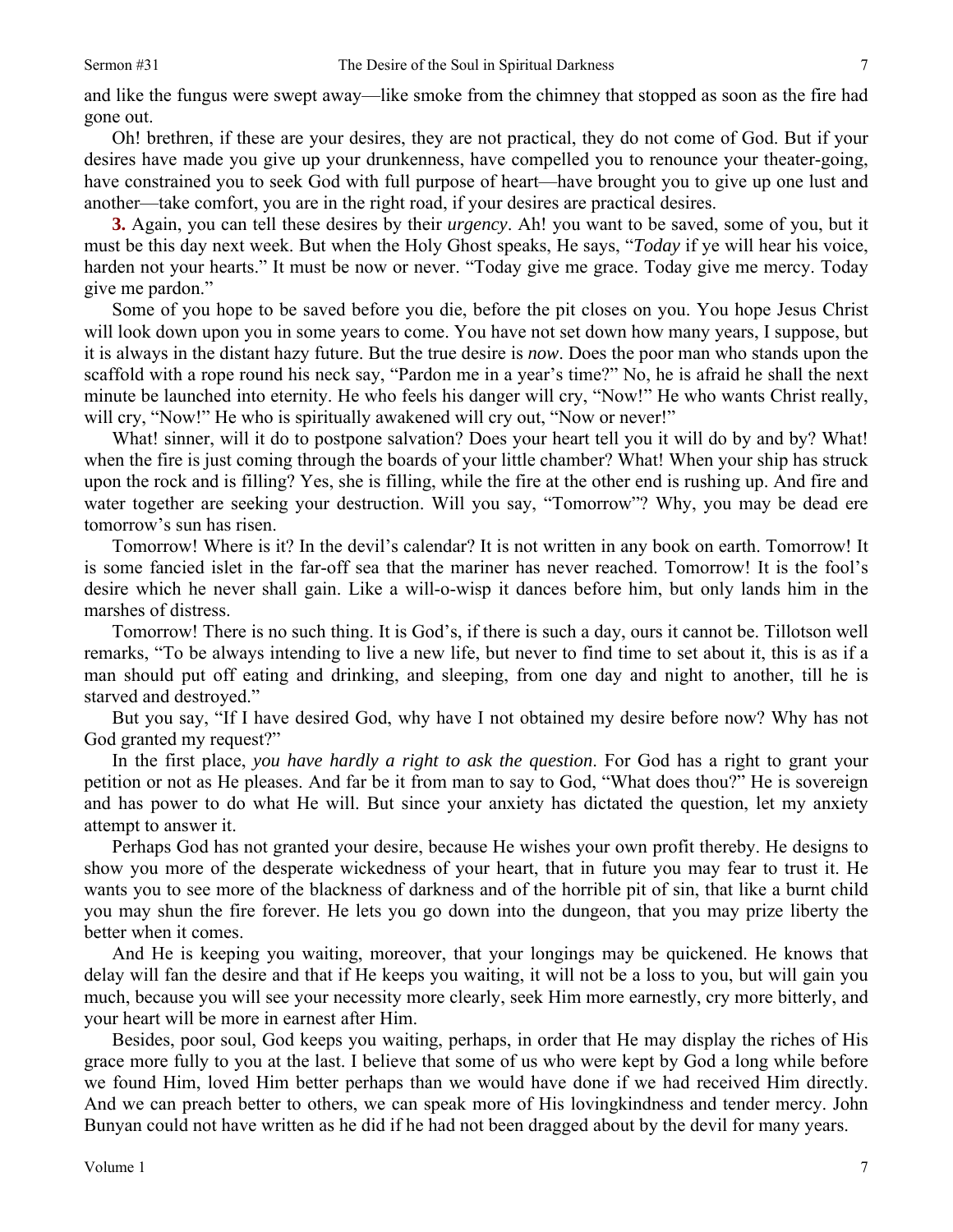Ah! I love that picture of dear old Christian. I know when I first read that book and saw the old woodcut in it of Christian carrying the burden on his back, I felt so interested for the poor fellow that I thought I should jump with joy when, after the poor creature had carried his burden so long, he at last got rid of it.

Ah! beloved, God may make you and me carry the burden for a long time till He takes it off that we may leap all the higher with joy when we do get deliverance. For depend upon it, there is no poor penitent who loves mercy so well as he who has been tarrying for it for a season. Perhaps that is the reason why God keeps you waiting.

One more thought here. *Perhaps it has come already*. I think some of you are pardoned and you do not know it. I think some of you are forgiven, though you are expecting something wonderful as a sign which you will never receive. Persons have got the strangest notions in the world about conversion. I have heard persons tell the queerest tales you could imagine about how they were converted, though, of course, I did not believe them.

And I fancy some of you think you will have a kind of electric shock—that a sort of galvanism, or something or other, will pass through you, such as you never had before. Do not be expecting any miracles now. If you will not think you are pardoned till you get a vision, you will have to wait many a year. Some people fancy they are not pardoned because they have never heard a voice in their ears. I should be very sorry to have my salvation dependent on a text of Scripture applied to my heart. I should be afraid that the devil had applied it or that it was the wind whistling behind me.

I want something more sure than that. Perhaps you are forgiven and you do not yet know it. God has spoken the tidings of mercy to your spirit and you have not yet heard it, because you are saying, "It cannot be that." If you could but sit down and think of this, "This is a faithful saying and worthy of all acceptation, that Jesus came into the world to save sinners, of whom I am chief," I think you would find that you after all are not excluded.

There is no great need for any of these miraculous things that you are reckoning upon. God may have given them to some of His people, but He has never promised them. Perhaps, then, the question may be answered by saying, "The pardon is there, but you do not know it." Oh! May God speak loudly in your soul, that you may know really and certainly that He has forgiven you!

But there is one more serious inquiry and it is, "*Will God grant my desire at last*?" Yes, poor soul, verily He will. It is quite impossible that you should have desired God and should be lost, if you have desired Him with the desire I have described. For I will suppose that you should go down into the chambers of the lost with the desire still in your spirit.

When you entered within the gates, you would have to say, "I desired mercy of God and He would not give it to me. I sought grace at the hands of Jesus and He would not give it." You know what would be said at once? Satan would be so pleased. "Ah!" he would say, "here is a sinner that perished praying. God has not kept His promise, for He said, 'Whosoever calls on the name of the Lord shall be saved,' and here is one that did it and he is lost!"

Ah! how they would howl for joy in hell! They would sing a blasphemous song against the Almighty God—that one poor desiring soul should be there! I tell you one thing, I have heard many wicked things in my life—I have heard many men swear and blaspheme God till I have trembled, but there is one thing I never did hear a man say yet, and I think God would scarcely permit any man to perpetrate such a lie. I never heard even a drunken man say, "I sincerely sought God with full purpose of heart and yet He has not heard me, and will not answer me, but has cast me away."

I scarcely think it possible, although I know that men can be infinitely wicked, that any man could utter such an abominable falsehood as that. At any rate, I can say I never heard it and I believe there are some of you who can say, "I have been young and now am old, yet have I never seen one penitent sinner who could say, in despair, I am not saved. I have sought God and He will not hear me. He has cast me away from His face and will not give me mercy." And I think, as long as you live you will not meet a case.